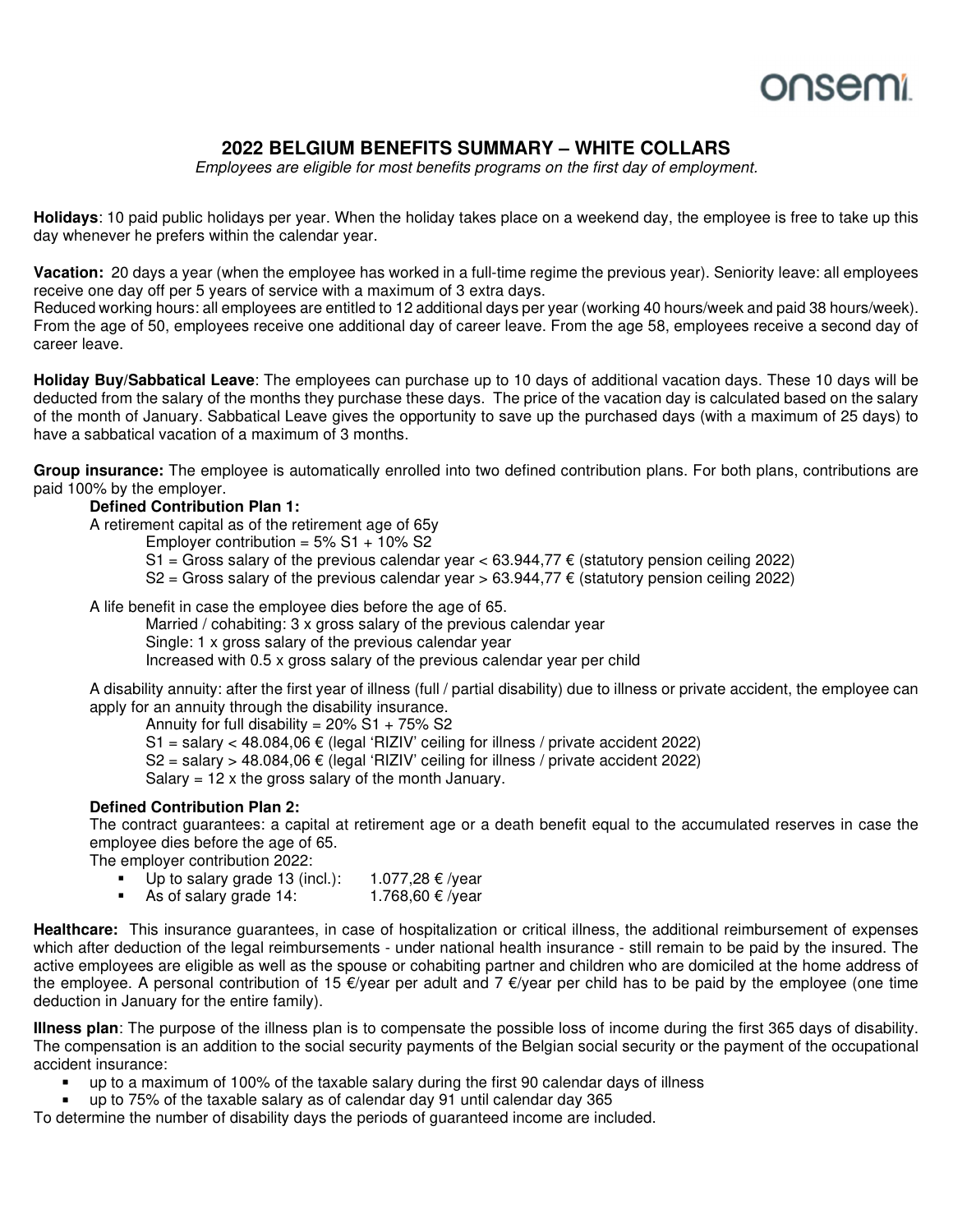# onsem

#### **Corporate Incentive Programs / Benefits Bravo, Department and Group Award**

#### **Science & Technology publications program**

#### **Patent recognition program**

**Corporate Incentive Plan:** Non-Sales employees are eligible to the corporate bonus program. The target payout is a % of the base salary linked to the salary grade.

**Sales Incentive Plan:** Employees in sales with commercial targets are eligible to commission. The target payout is a % of the total target compensation.

**Restricted Stock Units (RSU's):** A stock grant is a promise to award actual stock at some point in the future, subject to certain requirements (time restrictions). There is no purchase involved. Only exempt salaried employees are eligible (salary grade 12 and above).

**Accident Insurance:** In case of an accident occurring during a business trip (100% paid by the employer):

- Lump sum of 3 x salary payable in the event of accidental death (limit 1,000,000\$)
- Lump sum between 25% & 100% of the compensation paid out in case of accidental death in the event of disability (% depends on type of disability)
- Emergency medical benefits / services

#### **EMEA policies**

**Company car:** The employees with a salary grade 9 and higher, except technicians with a salary grade 9 or 10, are eligible to a company car. Sales employees in the following positions are eligible as well: field application engineers, field sales engineers, field application system engineers, sales account managers, global account managers, sales directors and VP sales. A list of cars is available per salary grade. A monthly taxable benefit according to the Belgian tax legislation is applicable.

**Fuel Card:** Below employees with a company car are entitled to an ESSO fuel card / charging key:

- Sales employees in the positions mentioned above (see company car);
- Employees in a salary grade 14 and above;
- Employees in salary grade 12 and 13 within the following functional categories: Business & Product Marketing, Customer Quality, System & Silicon Engineer, Application Engineer and Program Manager.

The ESSO fuel card / charging key can only be used in Belgium and the surrounding countries.

**Employee Referral Program Bonus:** The program pays a bonus to employees who make a referral to a suitable candidate that leads to a successful hire.

#### **Other Benefits:**

**13,92 installments / year (statutory):** A year-end premium that is equal to one-month base salary is paid in December. In June, a double holiday payment in the amount of 92% of the monthly base salary is paid out. For both premiums, a requirement to meet certain conditions is applicable.

**Statutory increases cost of living:** On July 1<sup>st</sup> of every calendar year, the base salary can be increased by the current inflation rate (cost of living %).

**Sectorial increases (statutory):** The base salary can also be increased based on sector agreements (no fixed dates for these increases).

**Meal vouchers:** Value of 8 € (employee contribution of 1,09 €)

**Eco vouchers:** Employees will receive eco vouchers (pro rata in case of part time employment) in the month of April for an amount of 125 €

**Transportation allowance:** Employees without a company car and a gross base salary below 5.500 €/month (01/2022) are eligible to an increased transportation allowance (50% above the statutory compensation) with a maximum of 8,18  $\epsilon$  per working day.